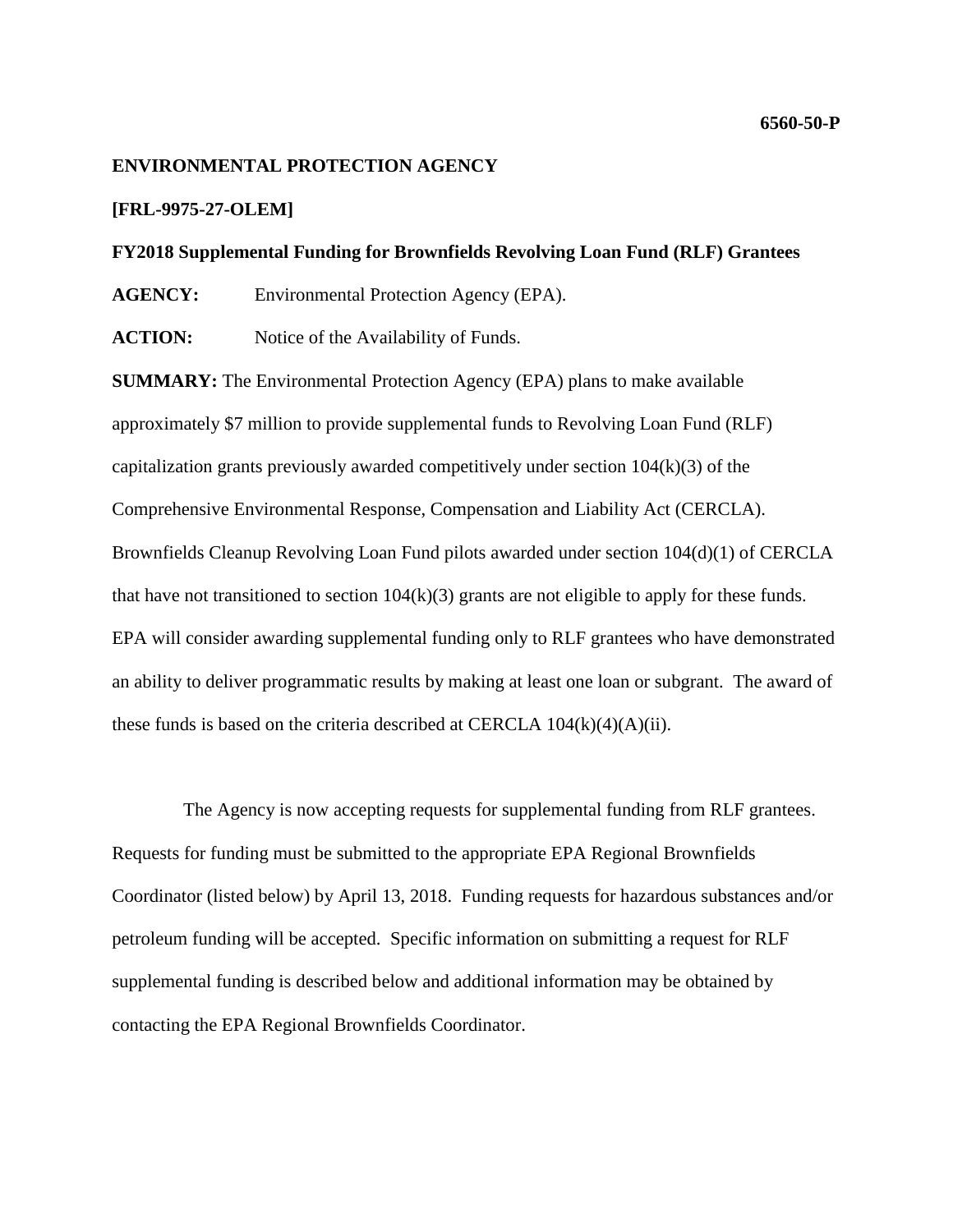**DATES:** This action is effective **[Insert date of publication in the Federal Register].**

**ADDRESSES:** A request for supplemental funding must be in the form of a letter addressed to the appropriate Regional Brownfields Coordinator (see listing below) with a copy to Rachel Congdon, congdon.rachel@epa.gov.

**FOR FURTHER INFORMATION, CONTACT:** Rachel Congdon, U.S. EPA, (202) 566-1564 **or** the appropriate Brownfields Regional Coordinator.

# **SUPPLEMENTARY INFORMATION:**

# **BACKGROUND**

The Small Business Liability Relief and Brownfields Revitalization Act added section 104(k) to CERCLA to authorize federal financial assistance for brownfields revitalization, including grants for assessment, cleanup and job training. Section 104(k) includes a provision for EPA to, among other things, award grants to eligible entities to capitalize Revolving Loan Funds and to provide loans and subgrants for brownfields cleanup. Section  $104(k)(4)(A)(ii)$  authorizes EPA to make additional grant funds available to RLF grantees for any year after the year for which the initial grant is made (noncompetitive RLF supplemental funding) taking into consideration:

(I) the number of sites and number of communities that are addressed by the revolving loan fund;

(II) the demand for funding by eligible entities that have not previously received a grant under this subsection;

(III) the demonstrated ability of the eligible entity to use the revolving loan fund to enhance remediation and provide funds on a continuing basis; and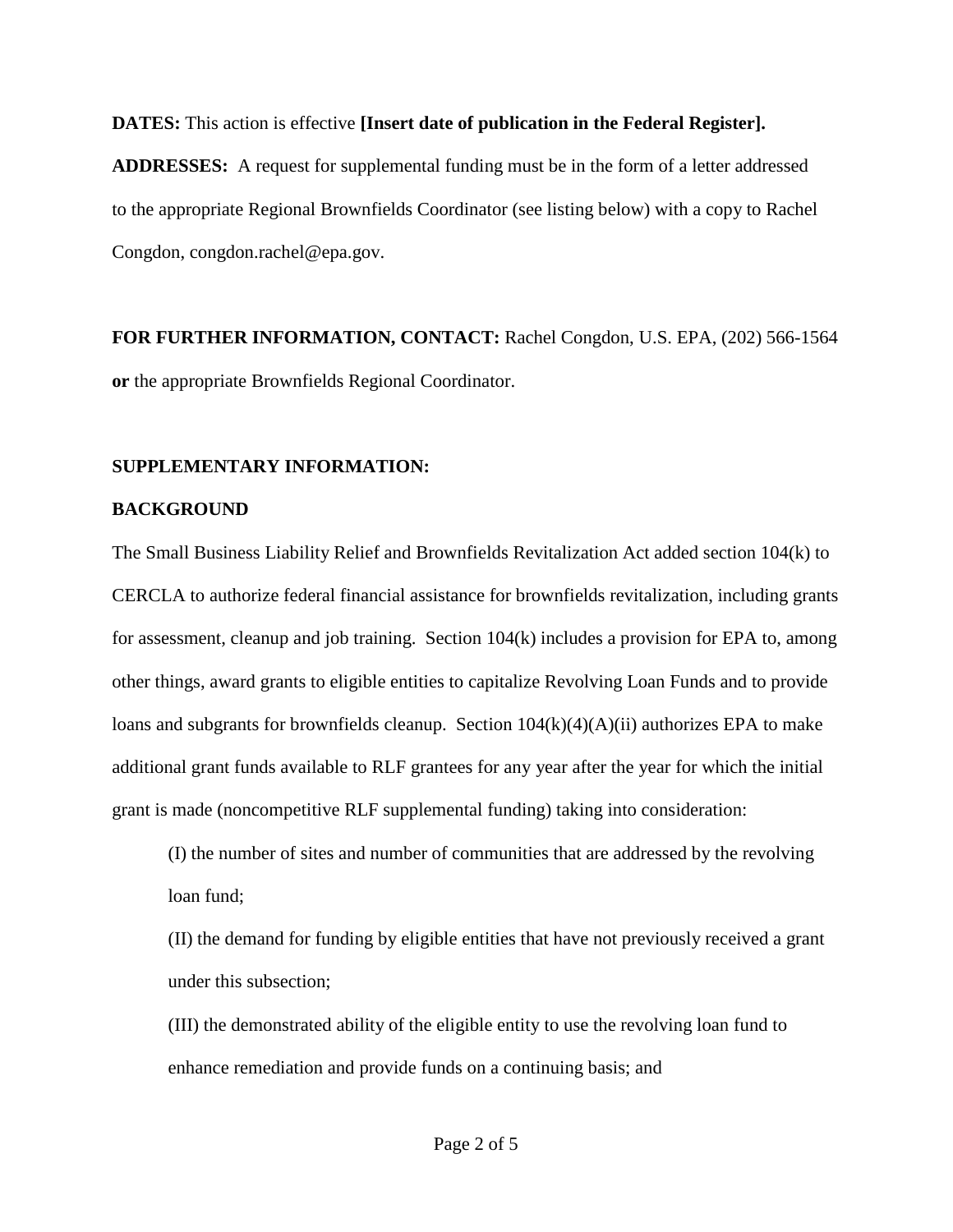(IV) such other similar factors as the [Agency] considers appropriate to carry out this subsection.

#### **Eligibility:**

In order to be considered for supplemental funding, grantees must demonstrate that they have significantly depleted funds (both EPA grant funding and any available pre- or post-closeout program income) and that they have a clear plan for quickly utilizing requested additional funds. Grantees must demonstrate that they have made at least one loan or subgrant prior to applying for this supplemental funding and have significantly depleted existing available funds. For FY2018, EPA defines "significantly depleted funds" as uncommitted or available funding is 25% or less of total RLF funds awarded under both open and closed grants, and cannot exceed \$600,000. For new RLF recipients with an award of \$1 million of less, the uncommitted or available funding cannot exceed \$300,000. Additionally, the RLF recipient must have demonstrated a need for supplemental funding based on, among other factors, the list of potential projects in the RLF program pipeline; demonstrated the ability to make loans and subgrants for cleanups that can be started and completed and will lead to redevelopment; demonstrated the ability to administer and revolve the capitalization funding in the RLF grant; demonstrated an ability to use the RLF grant to address funding gaps for cleanup; and demonstrated that they have provided a community benefit from past and potential loan(s) and/or subgrant(s). EPA encourages innovative approaches to maximizing revolving and leveraging with other funds, including use of grants funds as a loan loss guarantee, combining with other government or private sector lending resources. Applicants for supplemental funding must contact the appropriate Regional Brownfields Coordinator below to obtain information on the format for supplemental funding applications for their region. When requesting supplemental funding,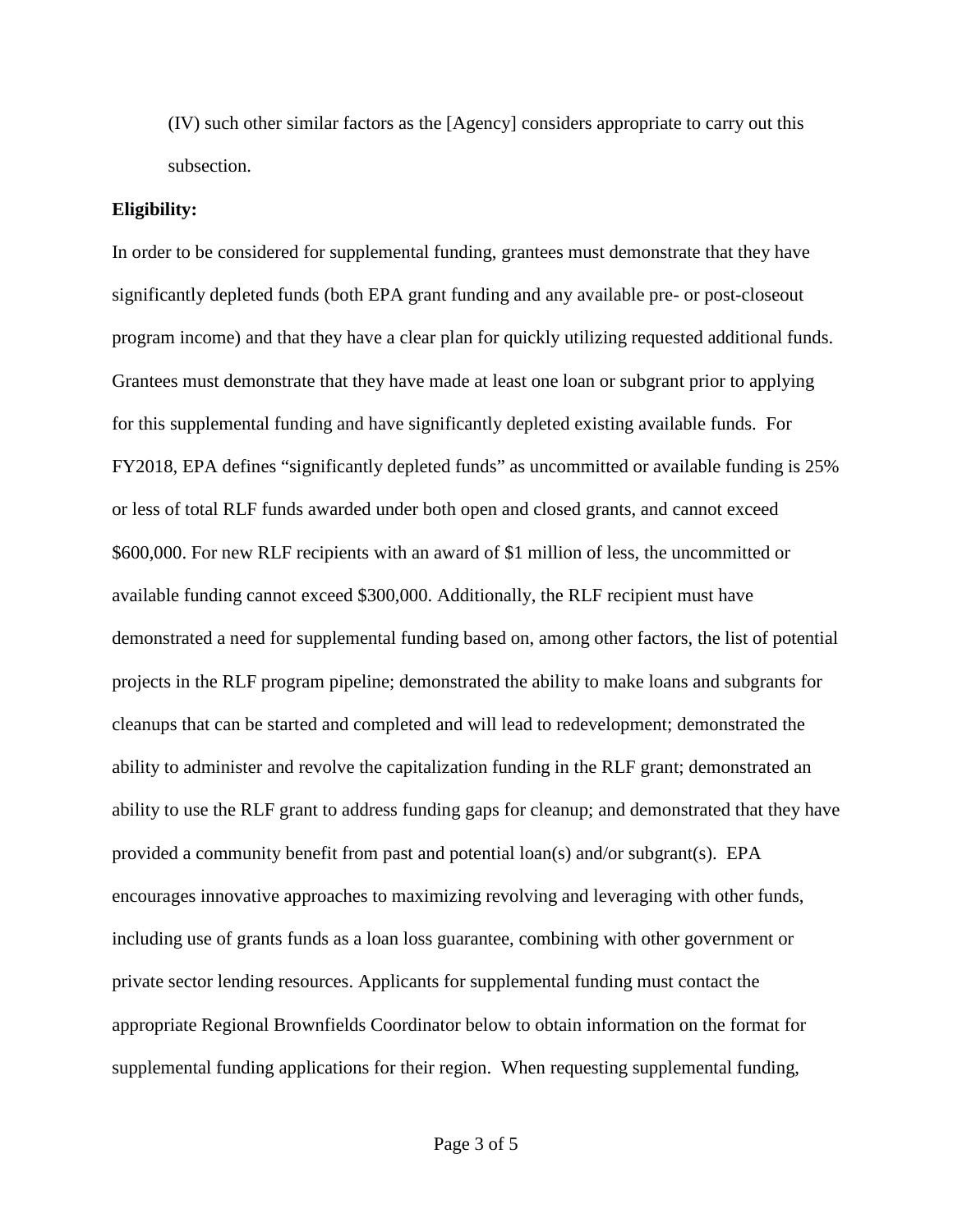applicants must specify whether they are seeking funding for sites contaminated by hazardous

substances or petroleum. Applicants may request both types of funding.

# **REGIONAL CONTACTS**

| <b>REGION &amp; STATES</b> |             | ADDRESS/PHONE NUMBER/EMAIL                 |
|----------------------------|-------------|--------------------------------------------|
| <b>EPA</b> Region 1        | CT, ME,     | 5 Post Office Square                       |
| Joe Ferrari                | MA, NH,     | Boston, MA 02109-3912                      |
| Ferrari.Joe@epa.gov        | RI, VT      | Phone (617) 918-1105  Fax (617) 918-0105   |
| EPA Region 2               | NJ, NY,     | 290 Broadway                               |
| Lya Theodoratos            | PR, VI      | 18th Floor                                 |
| Theodoratos.Lya@epa.gov    |             | New York, NY 10007                         |
|                            |             | Phone (212) 637-3260<br>Fax (212) 637-3083 |
| <b>EPA Region 3</b>        | DE, DC,     | 1650 Arch Street                           |
| <b>Brett Gilmartin</b>     | MD, PA,     | Mail Code 3HS51                            |
|                            | VA, WV      | Philadelphia, Pennsylvania 19103-2029      |
| Gilmartin.Brett@epa.gov    |             | Phone (215) 814-3405 Fax (215) 814-3015    |
| EPA Region 4               | AL, FL,     | Atlanta Federal Center                     |
| Derek Street               | GA, KY,     | 61 Forsyth Street, S.W., 10TH FL           |
| Street.Derek@epa.gov       | MS, NC,     | Atlanta, GA 30303-8960                     |
|                            | SC, TN      | Phone (404) 562-8574 Fax (404) 562-8761    |
| <b>EPA</b> Region 5        | IL, IN, MI, | 77 West Jackson Boulevard                  |
| Keary Cragan               | MN, OH,     | Mail Code SB-5J                            |
| Cragan.Keary@epa.gov       | WI          | Chicago, Illinois 60604-3507               |
|                            |             | Phone (312) 353-5669 Fax (312) 886-7190    |
| EPA Region 6               | AR, LA,     | 1445 Ross Avenue, Suite 1200 (6SF-PB)      |
| Mary Kemp                  | NM, OK,     | Dallas, Texas 75202-2733                   |
| Kemp.Mary@epa.gov          | <b>TX</b>   | Phone (214) 665-8358 Fax (214) 665-6660    |
| EPA Region 7               | IA, KS,     | 11201 Renner Blvd                          |
| Susan Klein                | MO, NE      | Lenexa, Kansas 66219                       |
| R7_Brownfields@epa.gov     |             | Phone (913) 551-7786<br>Fax (913) 551-8688 |
|                            |             |                                            |
| <b>EPA</b> Region 8        | CO, MT,     | 1595 Wynkoop Street (EPR-B)                |
| Daniel Heffernan           | ND, SD,     | Denver, CO 80202-1129                      |
| Heffernan.daniel@epa.gov   | UT, WY      | Phone (303) 312-7074 Fax (303) 312-6065    |
| <b>EPA Region 9</b>        | AZ, CA,     | 75 Hawthorne Street, WST-8                 |
| Noemi Emeric-Ford          | HI, NV,     | San Francisco, CA 94105                    |
| Emeric-Ford.Noemi@epa.gov  | AS, GU      | Phone (213) 244-1821 Fax (415) 972-3364    |
| EPA Region 10              | AK, ID,     | 1200 Sixth Avenue, Suite 900               |
| <b>Susan Morales</b>       | OR, WA      | Mailstop: ECL-112 Seattle, WA 98101        |
| Morales.Susan@epa.gov      |             | Phone (206) 553-7299 Fax (206) 553-0124    |

Dated: March 1, 2018.